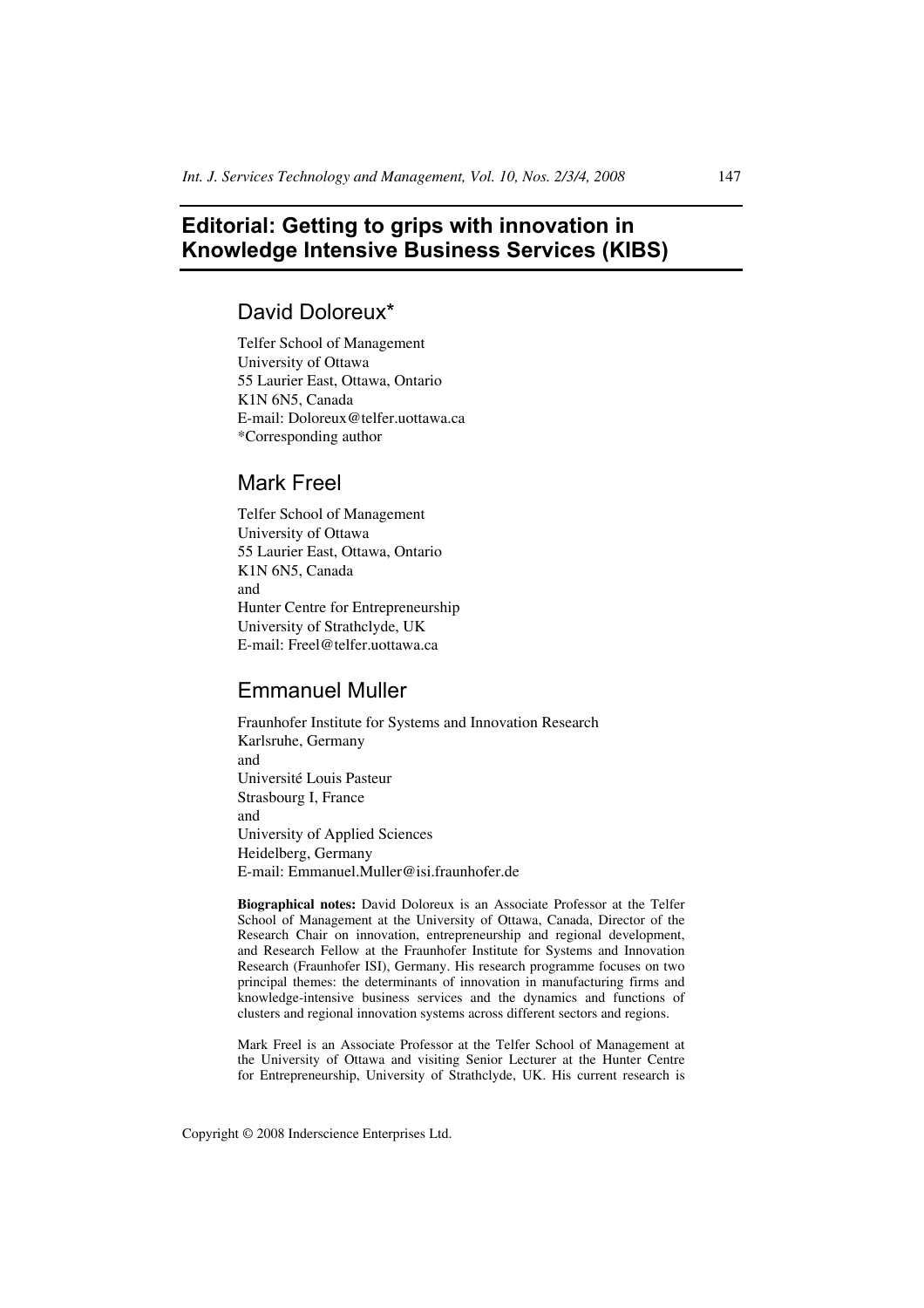#### 148 *D. Doloreux, M. Freel and E. Muller*

concerned with entrepreneurship and regional development, in general, and with innovation policy and practice in relation to small- and medium-sized firms, specifically.

Emmanuel Muller is a Senior Researcher at Fraunhofer ISI, a Guest Professor at the Université Louis Pasteur Strasbourg I and a Professor at the University of Applied Sciences Heidelberg, Germany. He is an economist specialised in innovation and knowledge economics, working in the fields of applied and contract research mainly on behalf of the European Commission on the issues of regional innovation systems, knowledge-based interactions and innovation policy. His current research activities encompass regional development and innovation strategies, innovation processes within SMEs and KIBS, and knowledge economics.

#### **1 Introduction**

Though casual perusal of the leading innovation studies journals suggests a growing interest in services innovation, few could seriously dispute its relative neglect. Much of the innovation studies literature continues to be dominated by accounts of the sources of new technologies (Salter and Tether, 2006). In this perspective, new technologies are typically embodied in physical artefacts and directed at 'improvements' in products and production processes. The standard metrics of innovation studies (and policy) address tightly defined *inputs*, such as R&D, or *outputs*, such as patents, and, at best, do little more than describe prevailing industrial structures. More worryingly, they may serve to buttress the apparently widespread view of innovation policy as an extension of science policy.

Alas, within advanced economies, such an approach serves to privilege a small proportion of innovation activities, performed by a small number of sectors. Failure to adopt a broader perspective, one which is faithful to the Schumpeterian ideals many researchers explicitly espouse (Drejer, 2004), leaves the bulk of innovation 'hidden' (NESTA, 2007). Crucially, services, comprising around 70% of total value added and 70% of total employment in most OECD economies (Wölfl, 2005), are typically observed to spend less on R&D and to patent less (*e.g.*, Hipp and Grupp, 2005). This allows those assuming a narrow Technological Product and Process (TPP) view of innovation to ascribe to services a marginal role in innovation: as mere adopters of technologies developed in other, more important, sectors of the economy (Tether *et al.*, 2001).

Such a position is concerning for at least three reasons: Firstly, is the idea that most innovation activity is 'hidden' from this narrow view. In the UK, for instance, one leading commentator (NESTA, 2006) has recently lamented the fact that traditional innovation metrics largely ignore innovation activities occurring in financial services, retail, consultancy and public administration: These sectors together account for around 94% of the UK economy. Secondly, evidence has long shown that most societal economic progress is driven by 'technologies in use', rather than by technology creation (Edgerton, 1999). Yet, studies of diffusion, whilst popular in other branches of the social sciences (*e.g.*, Rogers, 1995; Stoneman, 2002), are relatively uncommon in the principal media of innovation studies' debate. Finally, and of perhaps greatest immediate concern, is the blithe treatment of the term 'services'; as if it were able to denote homogeneity.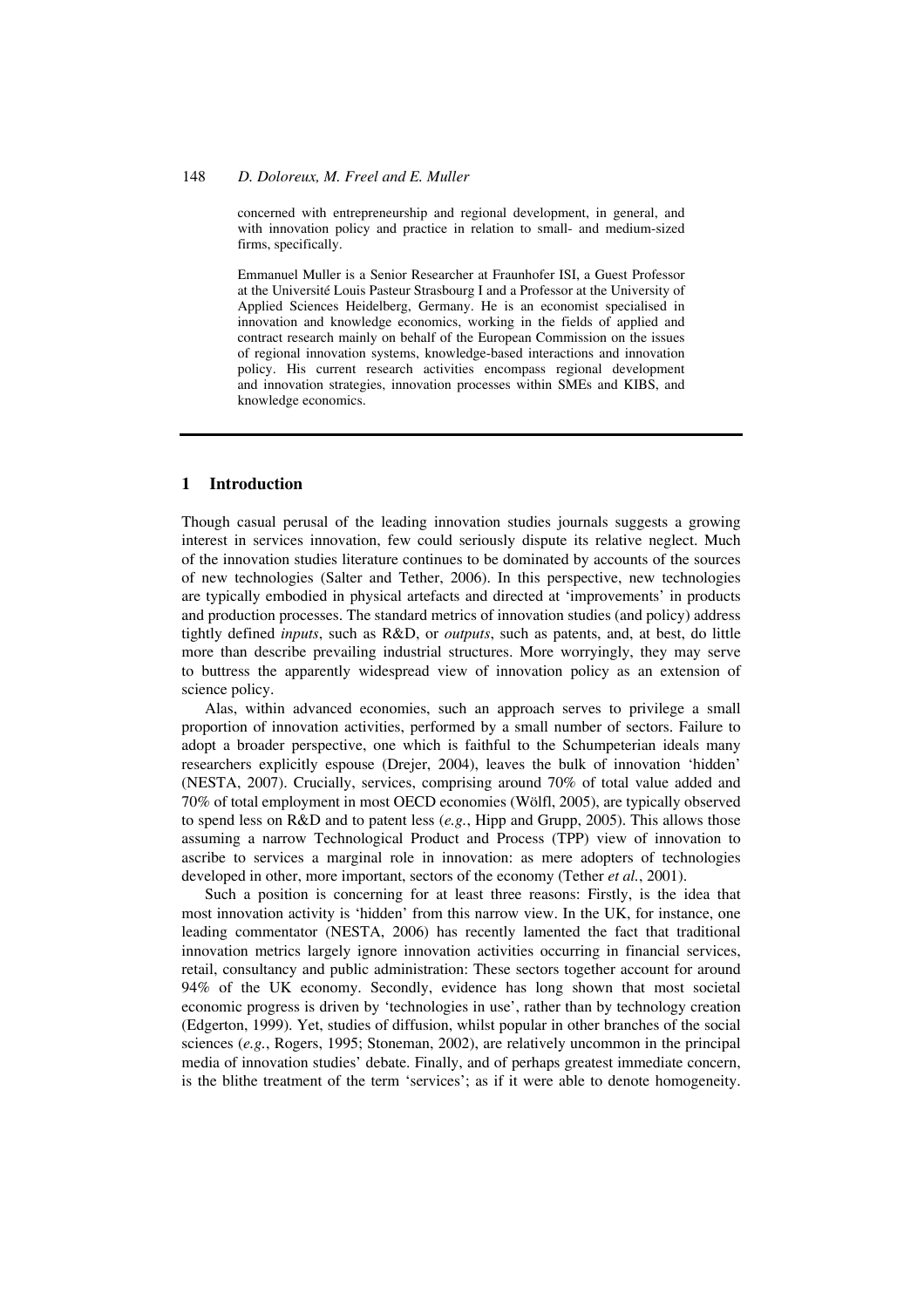#### *Editorial* 149

One of the most striking features of the service sector is its tremendous diversity (Tether *et al.*, 2001; Evangelista and Savona, 2003; Vermeulen *et al*., 2005). This diversity ought to encourage a more nuanced discussion of the role of services in innovation.

In particular, recent statistics have shown sharply increasing innovation expenditures within a number of service sectors, even where one employs traditional manufacturing derived measures (Howells, 2000). Principal amongst these, Knowledge-Intensive Business Services (KIBS) are increasingly recognised as occupying a dynamic and central position in 'new' knowledge-based economies, as creative innovators in their own right, rather than as mere adopters and users of new technologies. Indeed, in studies based on Community Innovation Survey (CIS) data, technology-based KIBS and financial services emerge as remarkably innovative, with a tendency to combine both product and process innovation (Miles, 2008). In terms of innovation, these sectors appear to resemble manufacturing more than they do other services (or other primary and secondary subsectors) (Freel, 2006). Unfortunately, though the picture is greatly improving, much of what we 'know' about innovation in KIBS (Muller and Doloreux, 2008) continues to be reduceable to a series of stylised facts derived from case study work or descriptive statistics generated by omnibus surveys (such as the CIS). This work amounts to a skeleton, or framework, for the way ahead. Our hope in the current issue is to showcase the work of some of the leading scholars engaged in putting the meat on the bones of this skeleton.

#### **2 Papers in the special issue**

The different papers constituting this special issue reveal a great diversity of research works and correspond to different approaches of one and same research object. In this respect, investigations on KIBS illustrate perfectly how fruitful (and necessary) multidisciplinary analyses can be. Broadly spoken, the papers collected here can be divided within three main groups.

The first one resolutely addresses conceptual issues in aiming at deepening and renewing the state of the art related to KIBS providing alternative ways to classify KIBS. Strambach claims that, even when dealing with innovation, analyses of KIBS did not so far explicitly focus on knowledge processes. In adopting an evolutionary and organisational based knowledge approach, her contribution intends to show that the specific characteristics of KIBS composite knowledge products as well as the way these are produced are considered to be responsible for the unique way KIBS foster knowledge dynamics at firm, sector, regional and national levels. In parallel, Toivonen *et al.* consider the broadening of the content of expertise in KIBS as the result of a two-ways process. This process results from the ways in which KIBS tackle the challenges they are confronted with. This corresponds to an increase of knowledge base related to about the clients' business and mastery of the cooperation process with the clients become increasingly important as well as to an expertise becoming more multidisciplinary. According to Horgos and Koch, common, basically output-oriented industry classifications are difficult to apply to KIBS (even if conventional taxonomies, like the NACE or the ISIC, are recognised as indispensable in many respects). For this reason, a new taxonomy of KIBS distinguishing seven groups by using firm-internal attributes rather than the services is proposed as a viable alternative to conventional industry classifications.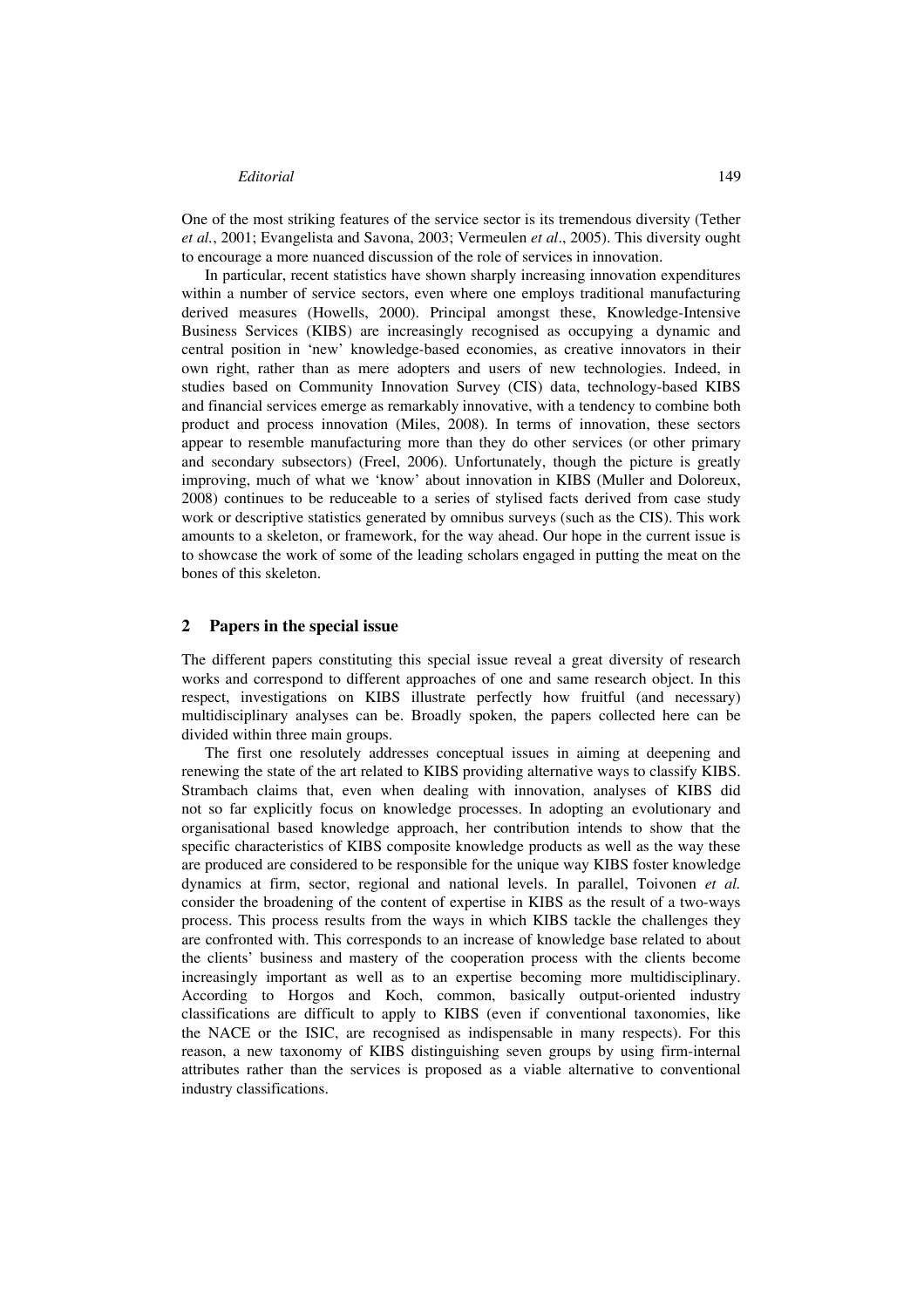#### 150 *D. Doloreux, M. Freel and E. Muller*

The second group of papers is related to the evolution of the KIBS industry and to the meaning of KIBS in the process of internationalisation of the economic world. Focusing on Technical and Scientific Services (TSS) and adopting a firm-level perspective Chiesa *et al.* intend to analyse the key organisational and managerial challenges these firms are confronted with. In this respect, the authors notably provide a map of the organisational and managerial decisions seen as critical for TSS' competitiveness. Adopting an international perspective, Kautonen and Tuhkunen depict KIBS as pipelines allowing an access for their clients to global business intelligence. The contribution discusses in particular the role that KIBS play in their clients' innovation activities in *channelling* knowledge from international to national and regional levels. Going one step further, Rodríguez and Camacho, considering the increasing internationalisation process that has been taking place in KIBS in recent years and using an input-output model that estimates the domestic and the imported product-embodied R&D diffused by intermediate consumptions of high-tech services in different countries, identifies the a potential 'compensatory' role of those services in certain countries.

The third group of papers examines specific issues tackling the development and success of KIBS activities and thus allows gaining a better understanding of this industry. In exploring the main drivers of outsourcing of KIBS by Italian manufacturing firms, Antonietti and Cainelli stresses spatial agglomeration and technology as being factors more important than labour cost-savings effects. The paper by Tödtling *et al.* devoted to KIBS start-up investigates to what extent start-up companies in the Vienna ICT sector differ from more established firms in their innovation activities and types of knowledge interactions whereas the work done by Tseng and Paig focus on Taiwan's IC design industry factors contributing to the performance of this KIBS sub-category, stressing in particular the role of internal R&D.

Finally, the special issue contains three key research notes. These notes correspond mostly to ongoing research projects and explore new dimensions in the investigation of KIBS. Considering the below-average KIBS start-up and closure rates in the Stuttgart region, Stahlecker and Muller show that this area depicts structural characteristics of a standard technological regime, context to which survivors and growing KIBS start-ups adapt presumably in a quite successful way. Zenker and Doloreux analyse how different KIBS in different regions view their respective environments. The analysis relies on three 'perception variables', research and technology, the workforce, and the regional innovation climate. Finally, Muller introduces a new concept, *i.e.*, the so-called 'knowledge angels', presenting them as the specific individuals potentially playing a critical role for the innovation capacity of KIBS.

#### **Acknowledgements**

We would like to thank all authors for their interested participation in this special issue. We also extend thanks to the Editor-in-Chief of the *International Journal of Services Technology and Management*, Dr. Mohammed Dorgham, and all staff of the journal for their help and assistance.